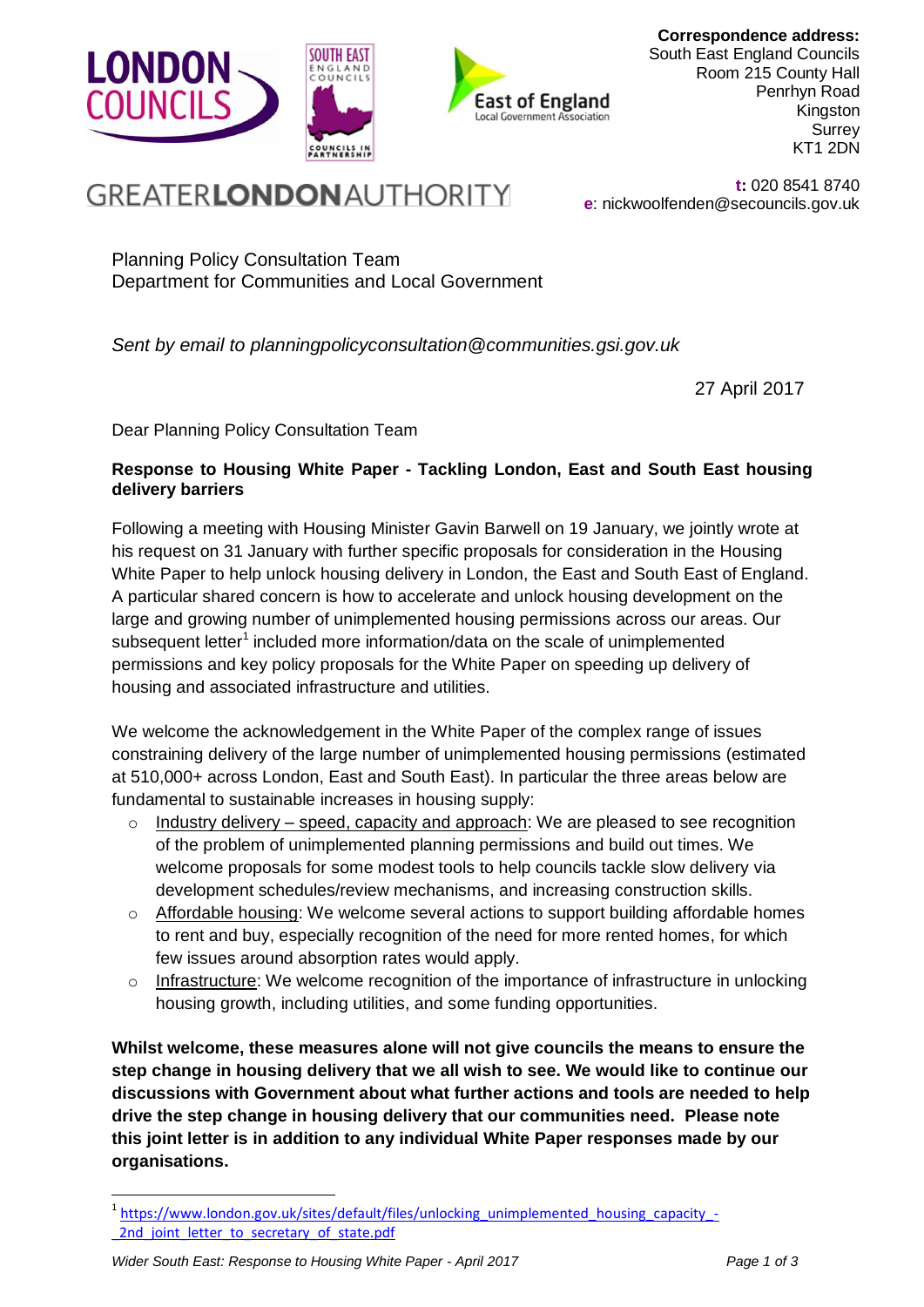We agree with the Housing Minister's view that there is no 'silver bullet' to solve the housing crisis and it will require developers, councils/planning authorities, housing associations, land agents, and utilities/infrastructure providers to co-operate and deliver the homes we all need. We recently discussed the White Paper at a cross-party meeting of representatives from all tiers of authorities across London, the East and South East of England. We agreed that although the White Paper helps address some aspects of our concerns, further action is still needed to deliver the White Paper's aims of increasing housing supply – especially if the new 'delivery duty' on councils is to be introduced. The Minister has also been clear that delivery of local plans is a priority, so transition and implications for plan making are also important.

Our specific suggestions to develop White Paper proposals in a way that will deliver more homes more quickly are set out below. We would be pleased to discuss these further with Ministers or colleagues:

# i) **Transition:**

- $\circ$  Government should closely involve councils across London, the South East and East of England, and the Mayor of London, in shaping the detail of how White Paper proposals are to be implemented. Whilst we welcome the White Paper's aim to speed up delivery, the Government needs to ensure proposed changes do not have the unintended consequence of hindering current progress in delivery of homes or local plans. For example, proposals to standardise calculation of housing need must not impact on plans close to completion; and clarification is needed on how the new proposed 'statement of common ground' on growth between councils will differ from current Duty to Co-operate good practice principles.
- $\circ$  The proposed 20% increase in planning fees is welcome, but this is needed to help fund existing planning services - in particular the implementation phase, including discharge of conditions etc. - and is unlikely to provide the capacity that councils need to take on new duties such as delivery tests or provide faster planning services that developers want. Councils should instead be free to set appropriate fees reflecting local circumstances. Whilst we agree that local taxpayers should pay something towards councils' place-making work, developers making large profits should pay fully for their application costs.

### ii) **Housing delivery test**:

- $\circ$  For councils to be able to meet the proposed new 'housing delivery test', they would need further powers significantly beyond those outlined in the White Paper to incentivise building once permission is granted, or else the test will fail to deliver. We strongly support steps to clarify and define real 'commencement' of development to avoid token starts, and then powers for councils to incentivise/require development to take place after a specified period. If councils are not offered such greater powers, then Government should shift the emphasis of the new delivery test to permissions *granted* rather than *completions*, as councils have more control over permissions
- $\circ$  We would also welcome steps to accurately assess the scale of unimplemented permissions and ask for feedback on the data we provided to the Housing Minister in our letter of 31 January and follow up data emailed to officers.